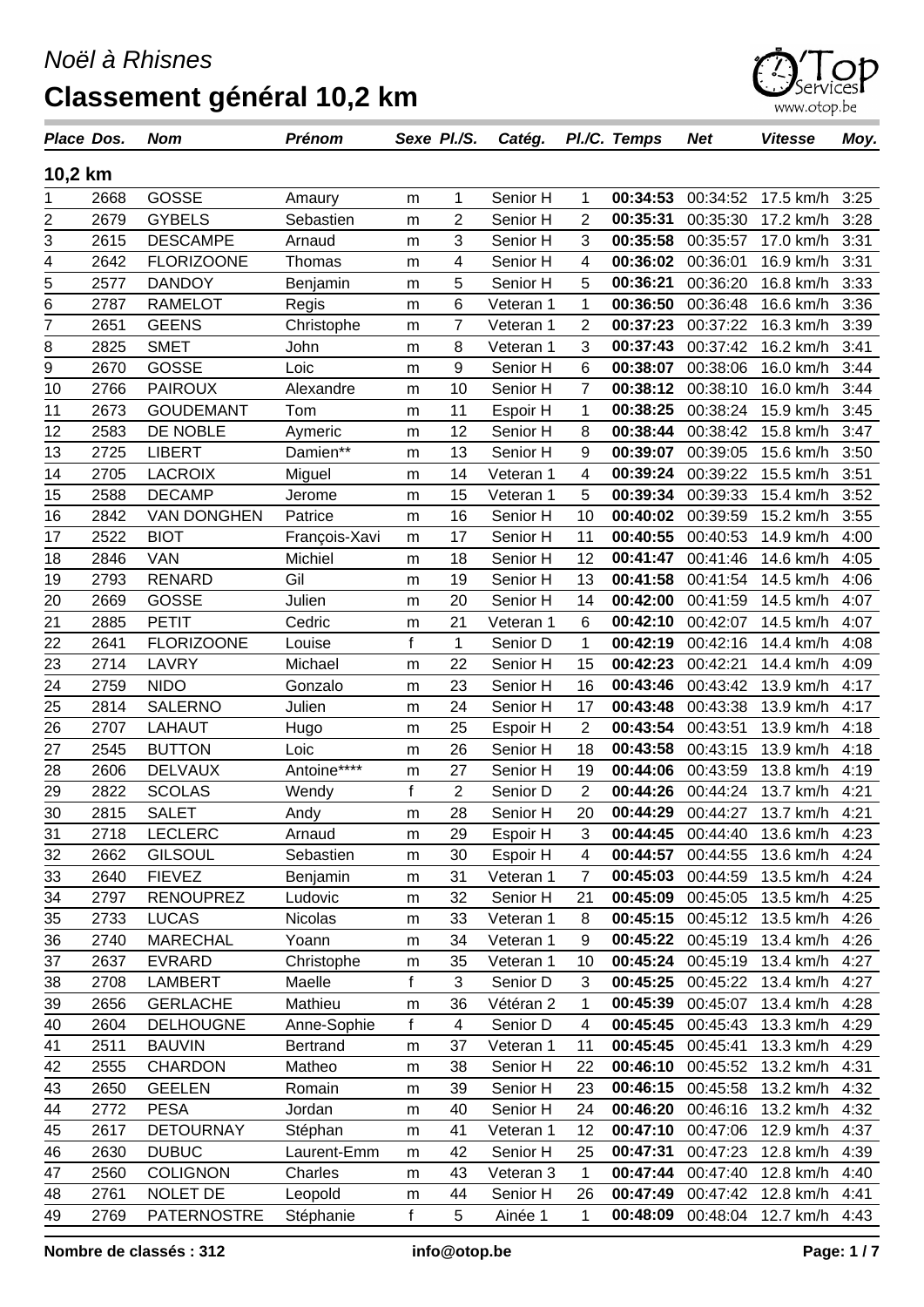

| Place Dos. |      | Nom               | <b>Prénom</b> |              | Sexe PI./S.    | Catég.    |                | PI./C. Temps      | <b>Net</b> | <b>Vitesse</b>                   | Moy. |
|------------|------|-------------------|---------------|--------------|----------------|-----------|----------------|-------------------|------------|----------------------------------|------|
| 50         | 2739 | <b>MAMERE</b>     | Jacques       | m            | 45             | Vétéran 4 | 1              | 00:48:10          | 00:48:05   | 12.7 km/h                        | 4:43 |
| 51         | 2771 | <b>PEPINSTER</b>  | Margaux       | f            | 6              | Senior D  | 5              | 00:48:21          | 00:48:14   | 12.6 km/h                        | 4:44 |
| 52         | 2791 | <b>RELEKOM</b>    | Adrien        | m            | 46             | Senior H  | 27             | 00:48:45          | 00:48:43   | 12.5 km/h                        | 4:46 |
| 53         | 2861 | <b>VERHAEGHE</b>  | Pierre-Edouar | m            | 47             | Senior H  | 28             | 00:49:05          | 00:48:59   | 12.4 km/h                        | 4:48 |
| 54         | 2654 | <b>GEORGE</b>     | Christine*    | $\mathsf{f}$ | $\overline{7}$ | Ainée 1   | 2              | 00:49:17          | 00:49:14   | 12.4 km/h                        | 4:49 |
| 55         | 2860 | <b>VERBEEREN</b>  | Anne-Claire   | f            | 8              | Senior D  | 6              | 00:49:19          | 00:49:13   | 12.4 km/h                        | 4:50 |
| 56         | 2568 | <b>CORBISIER</b>  | Quentin       | m            | 48             | Senior H  | 29             | 00:49:21          | 00:49:04   | 12.4 km/h                        | 4:50 |
| 57         | 2758 | <b>NEMETH</b>     | Alain         | m            | 49             | Veteran 3 | 2              | 00:49:33          | 00:49:30   | 12.3 km/h                        | 4:51 |
| 58         | 2691 | <b>HERNANDEZ</b>  | Olivier       | m            | 50             | Veteran 1 | 13             | 00:49:44          | 00:49:34   | 12.3 km/h                        | 4:52 |
| 59         | 2731 | LOTHE             | Pierre        | m            | 51             | Senior H  | 30             | 00:49:45          | 00:49:29   | 12.3 km/h                        | 4:52 |
| 60         | 2677 | <b>GROULUS</b>    | Kevin         | m            | 52             | Senior H  | 31             | 00:49:59          | 00:49:54   | 12.2 km/h                        | 4:53 |
| 61         | 2813 | <b>SAINGERY</b>   | Magali        | $\mathsf{f}$ | 9              | Ainée 1   | 3              | 00:50:02          | 00:49:58   | 12.2 km/h                        | 4:54 |
| 62         | 2748 | <b>MERCENIER</b>  | Jean-Louis    | m            | 53             | Veteran 1 | 14             | 00:50:07          | 00:49:48   | 12.2 km/h                        | 4:54 |
| 63         | 2737 | <b>MAHIEU</b>     | Raphael       | m            | 54             | Senior H  | 32             | 00:50:09          | 00:50:02   | 12.2 km/h                        | 4:54 |
| 64         | 2613 | <b>DENYS</b>      | Willy         | m            | 55             | Vétéran 2 | $\overline{2}$ | 00:50:11          | 00:50:08   | 12.1 km/h                        | 4:55 |
| 65         | 2552 | <b>CELLIERE</b>   | Olivier       | m            | 56             | Vétéran 2 | 3              | 00:50:30          | 00:50:14   | 12.1 km/h                        | 4:56 |
| 66         | 2729 | <b>LORENT</b>     | Vincent       | m            | 57             | Vétéran 2 | 4              | 00:50:30          | 00:50:14   | 12.1 km/h                        | 4:57 |
| 67         | 2794 | <b>RENIERE</b>    | Aude          | f            | 10             | Ainée 1   | 4              | 00:50:36          | 00:50:32   | 12.0 km/h                        | 4:57 |
| 68         | 2845 | <b>VAN KELST</b>  | Luc           | m            | 58             | Veteran 1 | 15             | 00:50:39          | 00:50:24   | 12.0 km/h                        | 4:57 |
| 69         | 2944 | <b>ANNOYE</b>     | Frederic      | m            | 59             | Senior H  | 33             | 00:50:43          | 00:50:41   | 12.0 km/h                        | 4:58 |
| 70         | 2801 | <b>ROBERT</b>     | <b>Bruno</b>  | m            | 60             | Senior H  | 34             | 00:51:02          | 00:50:55   | 11.9 km/h                        | 5:00 |
| 71         | 2520 | <b>BINGEN</b>     | Quentin       | m            | 61             | Senior H  | 35             | 00:51:06          | 00:50:42   | 11.9 km/h                        | 5:00 |
| 72         | 2713 | LAVARRA           | Fanny         | f            | 11             | Senior D  | $\overline{7}$ | 00:51:14          | 00:50:54   | 11.9 km/h                        | 5:01 |
| 73         | 2873 | <b>WERGIFOSSE</b> | Sam           | m            | 62             | Espoir H  | 5              | 00:51:16          | 00:50:59   | 11.9 km/h                        | 5:01 |
| 74         | 2548 | <b>CANON</b>      | Thomas**      | m            | 63             | Senior H  | 36             | 00:51:24          | 00:50:41   | 11.9 km/h                        | 5:02 |
| 75         | 2551 | <b>CARPIAUX</b>   | Serge         | m            | 64             | Vétéran 2 | 5              | 00:51:26          | 00:51:18   | 11.9 km/h                        | 5:02 |
| 76         | 2847 | <b>VANCUTSEM</b>  | Benoît        | m            | 65             | Veteran 1 | 16             | 00:51:29          | 00:51:06   | 11.8 km/h                        | 5:02 |
| 77         | 2837 | <b>TOUSSAINT</b>  | Didier***     | m            | 66             | Veteran 1 | 17             | 00:51:34          | 00:51:27   | 11.8 km/h                        | 5:03 |
| 78         | 2800 | <b>RINALDI</b>    | Roberto       | m            | 67             | Veteran 3 | 3              | 00:51:46          | 00:51:32   | 11.8 km/h                        | 5:04 |
| 79         | 2872 | <b>WERGIFOSSE</b> | <b>Mattis</b> | m            | 68             | Espoir H  | 6              | 00:51:55          | 00:51:38   | 11.7 km/h                        | 5:05 |
| 80         | 2674 | <b>GRADE</b>      | Maxence       | m            | 69             | Espoir H  | $\overline{7}$ | 00:51:57          | 00:51:37   | 11.7 km/h                        | 5:05 |
| 81         | 2698 | <b>HUBOT</b>      | Julie         | $\mathsf f$  | 12             | Senior D  | 8              | 00:52:30          |            | 00:52:26 11.6 km/h               | 5:08 |
| 82         | 2869 | <b>WAUTERS</b>    | Vinciane      | $\mathsf{f}$ | 13             | Senior D  | 9              |                   |            | 00:52:30 00:52:26 11.6 km/h 5:08 |      |
| 83         | 2777 | <b>PIJCKE</b>     | Marie         | f            | 14             | Ainée 1   | 5              | 00:52:36          | 00:52:15   | 11.6 km/h                        | 5:09 |
| 84         | 2660 | <b>GILSON</b>     | Frederic      | m            | 70             | Senior H  | 37             | 00:52:36          | 00:52:26   | 11.6 km/h                        | 5:09 |
| 85         | 2635 | <b>ELONG</b>      | Angela        | f            | 15             | Senior D  | 10             | 00:52:39          | 00:52:25   | 11.6 km/h                        | 5:09 |
| 86         | 2755 | <b>MOEYAERT</b>   | Marie         | $\mathsf f$  | 16             | Senior D  | 11             | 00:52:47          | 00:52:37   | 11.5 km/h                        | 5:10 |
| 87         | 2867 | <b>WATRIN</b>     | Ludovic       | m            | 71             | Senior H  | 38             | 00:52:48          | 00:52:42   | 11.5 km/h                        | 5:10 |
| 88         | 2653 | <b>GENICOT</b>    | Stephanie     | f            | 17             | Ainée 1   | 6              | 00:52:50          | 00:52:48   | 11.5 km/h                        | 5:10 |
| 89         | 2672 | <b>GOUDEMANT</b>  | Etienne       | m            | 72             | Veteran 1 | 18             | 00:52:51          | 00:52:48   | 11.5 km/h                        | 5:10 |
| 90         | 2744 | <b>MATHIEU</b>    | Julien        | m            | 73             | Senior H  | 39             | 00:52:53          | 00:52:51   | 11.5 km/h                        | 5:11 |
| 91         | 2786 | <b>PURNODE</b>    | Quentin       | m            | 74             | Senior H  | 40             | 00:52:57          | 00:52:52   | 11.5 km/h                        | 5:11 |
| 92         | 2781 | <b>PLAS</b>       | Romain        | m            | 75             | Espoir H  | 8              | 00:53:06          | 00:52:44   | 11.5 km/h                        | 5:12 |
| 93         | 2886 | <b>KIN</b>        | Laurence      | f            | 18             | Ainée 2   | $\mathbf 1$    | 00:53:12 00:52:36 |            | 11.5 km/h                        | 5:12 |
| 94         | 2614 | <b>DERCLAYE</b>   | Guillaume     | m            | 76             | Senior H  | 41             | 00:53:15          | 00:53:08   | 11.4 km/h                        | 5:13 |
| 95         | 2607 | <b>DELVAUX</b>    | Emilie        | f            | 19             | Senior D  | 12             | 00:53:32          | 00:53:15   | 11.4 km/h                        | 5:14 |
| 96         | 2736 | <b>MAGNETTE</b>   | Astrid        | f            | 20             | Senior D  | 13             | 00:53:40          | 00:53:23   | 11.4 km/h                        | 5:15 |
| 97         | 2676 | <b>GROMMERSCH</b> | Nicolas       | m            | 77             | Veteran 1 | 19             | 00:53:41          | 00:53:22   | 11.4 km/h                        | 5:15 |
| 98         | 2887 | <b>SIMON</b>      | Nathalie      | $\mathsf f$  | 21             | Ainée 1   | $\overline{7}$ | 00:53:58          | 00:53:40   | 11.3 km/h                        | 5:17 |
| 99         | 2562 | <b>COLLET</b>     | Veronique*    | f            | 22             | Ainée 2   | $\overline{2}$ | 00:54:02          | 00:53:55   | 11.3 km/h                        | 5:17 |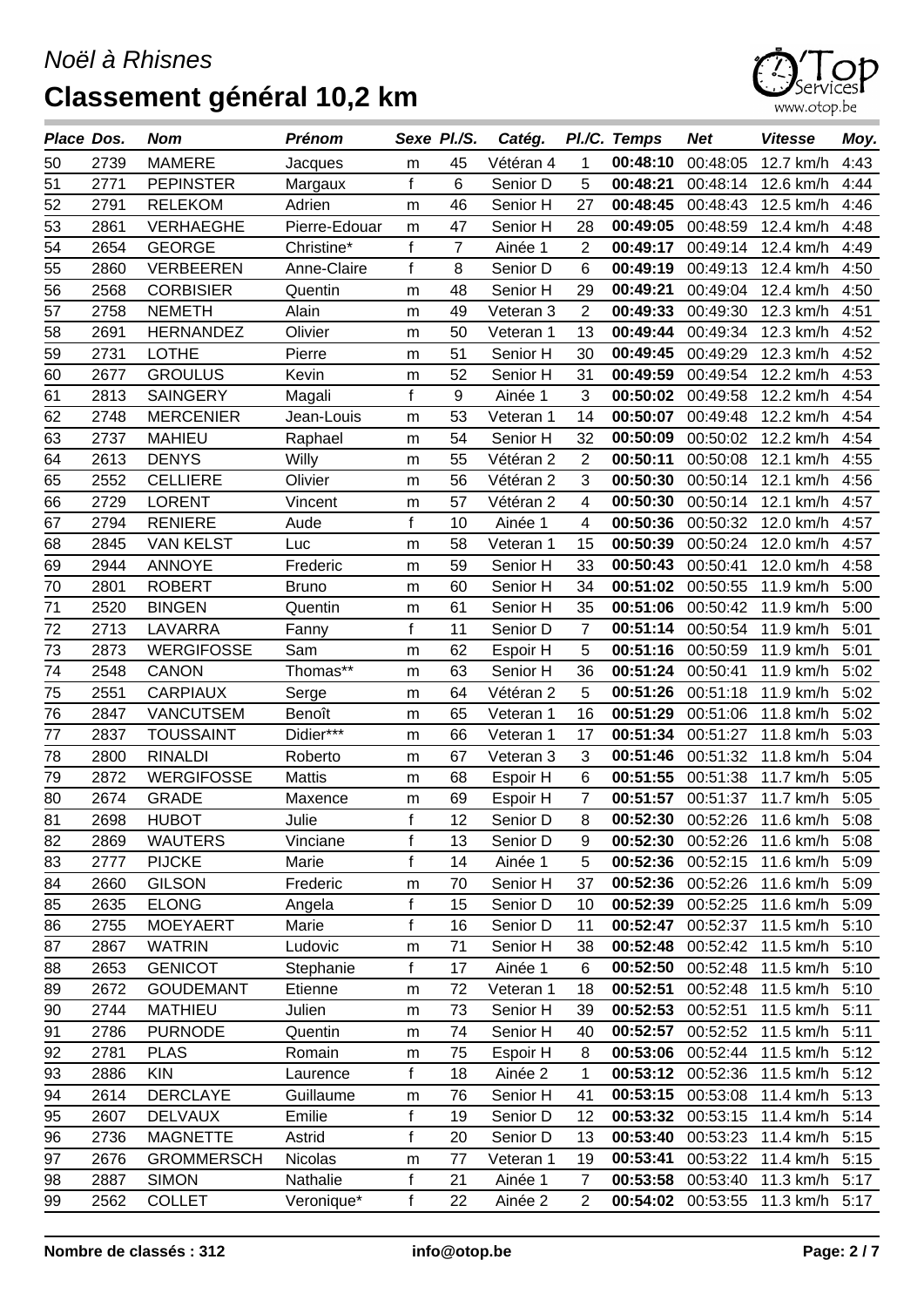

| Place Dos. |      | <b>Nom</b>                | <b>Prénom</b>   |              | Sexe Pl./S. | Catég.    |                         | PI./C. Temps      | <b>Net</b> | <b>Vitesse</b>                   | Moy. |
|------------|------|---------------------------|-----------------|--------------|-------------|-----------|-------------------------|-------------------|------------|----------------------------------|------|
| 100        | 2697 | <b>HOUBA</b>              | Isabelle        | f            | 23          | Senior D  | 14                      | 00:54:25          | 00:54:18   | 11.2 km/h                        | 5:20 |
| 101        | 2623 | <b>DONCKERS</b>           | Loic            | m            | 78          | Senior H  | 42                      | 00:54:36          | 00:54:19   | 11.2 km/h                        | 5:21 |
| 102        | 2820 | <b>SCHOEBRECHTS Simon</b> |                 | m            | 79          | Senior H  | 43                      | 00:54:38          | 00:54:20   | 11.2 km/h                        | 5:21 |
| 103        | 2863 | <b>VIGNERON</b>           | Sabine          | f            | 24          | Ainée 2   | 3                       | 00:54:49          | 00:54:42   | 11.1 km/h                        | 5:22 |
| 104        | 2828 | <b>STOURME</b>            | <b>Muriel</b>   | f            | 25          | Senior D  | 15                      | 00:54:57          | 00:54:45   | 11.1 km/h                        | 5:23 |
| 105        | 2723 | <b>LEROY</b>              | Xavier**        | m            | 80          | Senior H  | 44                      | 00:55:20          | 00:55:02   | 11.0 km/h                        | 5:25 |
| 106        | 2730 | <b>LORFEVRE</b>           | <b>Bertrand</b> | m            | 81          | Senior H  | 45                      | 00:55:32          | 00:55:17   | 11.0 km/h                        | 5:26 |
| 107        | 2871 | WAVREILLE                 | Paul-Henri      | m            | 82          | Veteran 1 | 20                      | 00:55:37          | 00:55:27   | 11.0 km/h                        | 5:27 |
| 108        | 2879 | <b>ZICOT</b>              | Gerard          | m            | 83          | Vétéran 2 | 6                       | 00:55:38          | 00:55:25   | 11.0 km/h                        | 5:27 |
| 109        | 2527 | <b>BOUCHAT</b>            | Julien          | m            | 84          | Veteran 1 | 21                      | 00:55:38          | 00:55:24   | 11.0 km/h                        | 5:27 |
| 110        | 2526 | <b>BOEL</b>               | Nathalie        | f            | 26          | Ainée 1   | 8                       | 00:55:41          | 00:55:20   | 10.9 km/h                        | 5:27 |
| 111        | 2680 | <b>HABARY</b>             | David           | m            | 85          | Veteran 1 | 22                      | 00:55:43          | 00:55:30   | 10.9 km/h                        | 5:27 |
| 112        | 2686 | <b>HENIN</b>              | Jeremy          | m            | 86          | Senior H  | 46                      | 00:55:46          | 00:55:18   | 10.9 km/h                        | 5:28 |
| 113        | 2695 | <b>HORVATH</b>            | Eniko           | f            | 27          | Senior D  | 16                      | 00:55:50          | 00:55:42   | 10.9 km/h                        | 5:28 |
| 114        | 2720 | <b>LEFRERE</b>            | Arthur          | m            | 87          | Espoir H  | 9                       | 00:56:00          | 00:55:52   | 10.9 km/h                        | 5:29 |
| 115        | 2678 | <b>GUISSARD</b>           | Isabelle        | f            | 28          | Ainée 1   | 9                       | 00:56:05          | 00:55:44   | 10.9 km/h                        | 5:29 |
| 116        | 2778 | <b>PIRSON</b>             | Cedric*         | m            | 88          | Vétéran 2 | 7                       | 00:56:13          | 00:55:41   | 10.8 km/h                        | 5:30 |
| 117        | 2513 | <b>BEDORET</b>            | Gaetan          | m            | 89          | Senior H  | 47                      | 00:56:20          | 00:55:48   | 10.8 km/h                        | 5:31 |
| 118        | 2505 | <b>ALEXIS</b>             | Carl-Eric       | m            | 90          | Veteran 1 | 23                      | 00:56:24          | 00:56:02   | 10.8 km/h                        | 5:31 |
| 119        | 2829 | <b>STROCK</b>             | Geraldine       | f            | 29          | Senior D  | 17                      | 00:56:30          | 00:56:11   | 10.8 km/h                        | 5:32 |
| 120        | 2644 | <b>FONTAINE</b>           | Pierre**        | m            | 91          | Veteran 1 | 24                      | 00:56:30          | 00:56:14   | 10.8 km/h                        | 5:32 |
| 121        | 2563 | <b>COLLET</b>             | Vincent         | m            | 92          | Vétéran 2 | 8                       | 00:56:31          | 00:55:59   | 10.8 km/h                        | 5:32 |
| 122        | 2632 | <b>DUPONT</b>             | <b>Baudouin</b> | m            | 93          | Veteran 3 | $\overline{\mathbf{4}}$ | 00:56:48          | 00:56:40   | 10.7 km/h                        | 5:34 |
| 123        | 2665 | <b>GOFFIN</b>             | Gerald          | m            | 94          | Veteran 3 | 5                       | 00:56:49          | 00:56:18   | 10.7 km/h                        | 5:34 |
| 124        | 2790 | <b>REGHEM</b>             | Sophie          | f            | 30          | Ainée 1   | 10                      | 00:56:54          | 00:56:40   | 10.7 km/h                        | 5:34 |
| 125        | 2587 | DE SAEDELEER              | Patrick         | m            | 95          | Vétéran 4 | $\overline{2}$          | 00:56:58          | 00:56:53   | 10.7 km/h                        | 5:35 |
| 126        | 2779 | <b>PLAS</b>               | Didier          | m            | 96          | Veteran 1 | 25                      | 00:57:00          | 00:56:38   | 10.7 km/h                        | 5:35 |
| 127        | 2807 | <b>ROOMS</b>              | Philippe        | m            | 97          | Veteran 1 | 26                      | 00:57:00          | 00:56:38   | 10.7 km/h                        | 5:35 |
| 128        | 2728 | <b>LONGLE</b>             | Emilie          | f            | 31          | Senior D  | 18                      | 00:57:05          | 00:56:40   | 10.7 km/h                        | 5:35 |
| 129        | 2752 | <b>MIGNON</b>             | Louis           | m            | 98          | Espoir H  | 10                      | 00:57:05          | 00:56:42   | 10.7 km/h                        | 5:35 |
| 130        | 2702 | <b>JOUON</b>              | Ludovic         | m            | 99          | Veteran 1 | 27                      | 00:57:06          | 00:56:39   | 10.7 km/h                        | 5:35 |
| 131        | 2508 | <b>BARBIER</b>            | Ludivine        |              | 32          | Senior D  | 19                      |                   |            | 00:57:18 00:57:12 10.6 km/h      | 5:36 |
| 132        | 2832 | <b>TIMSONET</b>           | Marc            | m            | 100         | Vétéran 2 | 9                       |                   |            | 00:57:21 00:57:10 10.6 km/h 5:37 |      |
| 133        | 2849 | VANDEBERG                 | Aurelie         | f            | 33          | Senior D  | 20                      | 00:57:22 00:57:04 |            | 10.6 km/h                        | 5:37 |
| 134        | 2506 | <b>ANDRE</b>              | Robin           | m            | 101         | Espoir H  | 11                      | 00:57:24          | 00:57:18   | 10.6 km/h                        | 5:37 |
| 135        | 2602 | <b>DELESCAILLE</b>        | Pauline         | $\mathsf{f}$ | 34          | Senior D  | 21                      | 00:57:28          | 00:57:17   | 10.6 km/h                        | 5:37 |
| 136        | 2566 | <b>CORBIAUX</b>           | Christophe      | m            | 102         | Veteran 1 | 28                      | 00:57:32          | 00:57:11   | 10.6 km/h                        | 5:38 |
| 137        | 2682 | <b>HANOT</b>              | Isabelle        | f            | 35          | Ainée 2   | $\overline{4}$          | 00:57:33          | 00:57:28   | 10.6 km/h                        | 5:38 |
| 138        | 2516 | <b>BEUGNIES</b>           | Catherine       | f            | 36          | Senior D  | 22                      | 00:57:34          | 00:57:11   | 10.6 km/h                        | 5:38 |
| 139        | 2565 | <b>COMPS</b>              | Valentin        | m            | 103         | Senior H  | 48                      | 00:57:35          | 00:57:22   | 10.6 km/h                        | 5:38 |
| 140        | 2831 | <b>TIMMERMANS</b>         | Julie*          | f            | 37          | Ainée 1   | 11                      | 00:57:47          | 00:57:18   | 10.5 km/h                        | 5:39 |
| 141        | 2711 | <b>LASCHET</b>            | David           | m            | 104         | Senior H  | 49                      | 00:57:59          | 00:57:35   | 10.5 km/h                        | 5:40 |
| 142        | 2689 | <b>HERBECQ</b>            | Fanny           | $\mathsf{f}$ | 38          | Senior D  | 23                      | 00:57:59          | 00:57:35   | 10.5 km/h                        | 5:40 |
| 143        | 2688 | <b>HENNO</b>              | Nolan           | m            | 105         | Senior H  | 50                      | 00:58:00          | 00:57:44   | 10.5 km/h                        | 5:41 |
| 144        | 2877 | <b>ZEMAN</b>              | Hugo            | m            | 106         | Espoir H  | 12                      | 00:58:12 00:58:09 |            | 10.5 km/h                        | 5:42 |
| 145        | 2616 | <b>DESLEE</b>             | Louis           | m            | 107         | Senior H  | 51                      | 00:58:13          | 00:58:04   | 10.5 km/h                        | 5:42 |
| 146        | 2581 | DE                        | Jenna           | f            | 39          | Senior D  | 24                      | 00:58:51          | 00:58:31   | 10.4 km/h                        | 5:46 |
| 147        | 2858 | VANMESSEM                 | Jade            | f            | 40          | Espoir D  | $\mathbf{1}$            | 00:58:53          | 00:58:36   | 10.3 km/h                        | 5:46 |
| 148        | 2826 | <b>SONET</b>              | Camille         | $\mathsf f$  | 41          | Senior D  | 25                      | 00:59:03          | 00:58:59   | 10.3 km/h                        | 5:47 |
| 149        | 2706 | LACROSSE                  | Charline        | f            | 42          | Ainée 2   | 5                       | 00:59:17 00:58:53 |            | 10.3 km/h                        | 5:48 |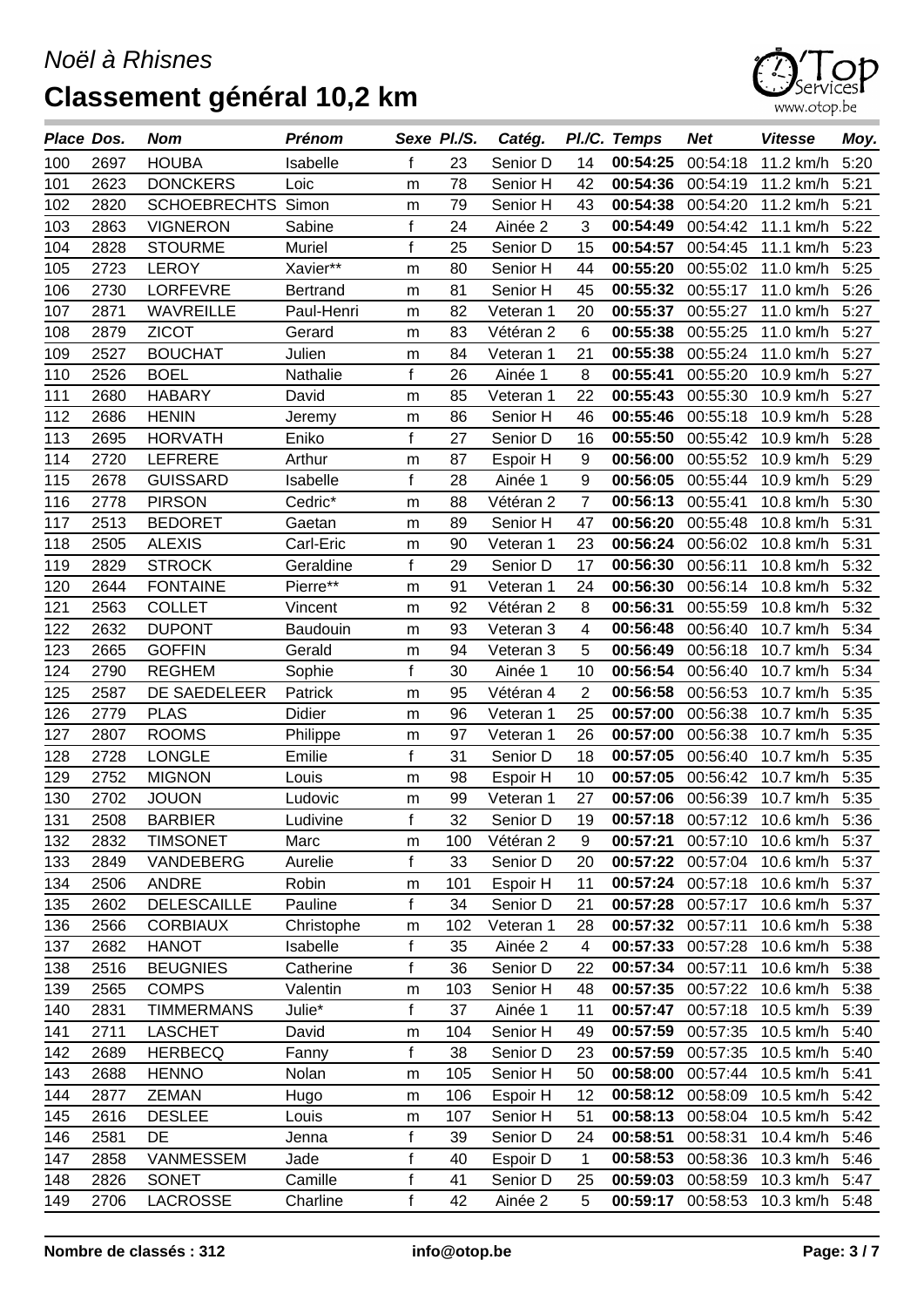

| Place Dos. |      | Nom                | <b>Prénom</b>  |              | Sexe PI./S. | Catég.    |    | PI./C. Temps | <b>Net</b>                 | <b>Vitesse</b> | Moy. |
|------------|------|--------------------|----------------|--------------|-------------|-----------|----|--------------|----------------------------|----------------|------|
| 150        | 2515 | <b>BERNARD</b>     | Marie*         | f            | 43          | Senior D  | 26 | 00:59:18     | 00:59:09                   | 10.3 km/h      | 5:48 |
| 151        | 2852 | VANDEPUT           | Charline       | f            | 44          | Senior D  | 27 | 00:59:28     | 00:59:13                   | 10.2 km/h      | 5:49 |
| 152        | 2557 | <b>CHAUVAUX</b>    | Anne           | f            | 45          | Senior D  | 28 | 00:59:44     | 00:59:19                   | 10.2 km/h      | 5:51 |
| 153        | 2631 | <b>DUCAT</b>       | Raphael        | m            | 108         | Senior H  | 52 | 01:00:02     | 00:59:54                   | 10.1 km/h      | 5:53 |
| 154        | 2634 | <b>DUTERME</b>     | Anne-Sophie    | $\mathsf{f}$ | 46          | Senior D  | 29 | 01:00:09     | 01:00:00                   | 10.1 km/h      | 5:53 |
| 155        | 2532 | <b>BREUER</b>      | Charlotte      | $\mathsf{f}$ | 47          | Senior D  | 30 | 01:00:10     | 00:58:47                   | 10.1 km/h      | 5:53 |
| 156        | 2574 | <b>DAENE</b>       | François       | m            | 109         | Senior H  | 53 | 01:00:10     | 00:58:47                   | 10.1 km/h      | 5:53 |
| 157        | 2582 | DE GEETER          | Jerome         | m            | 110         | Senior H  | 54 | 01:00:11     | 01:00:02                   | 10.1 km/h      | 5:53 |
| 158        | 2851 | VANDEPAPELIER      | Julie          | $\mathsf{f}$ | 48          | Senior D  | 31 | 01:00:23     | 00:59:49                   | 10.1 km/h      | 5:55 |
| 159        | 2517 | <b>BEUGNIES</b>    | Geraldine      | $\mathsf f$  | 49          | Ainée 1   | 12 | 01:00:23     | 00:59:59                   | 10.1 km/h      | 5:55 |
| 160        | 2824 | <b>SIMON</b>       | Dimitri**      | m            | 111         | Vétéran 2 | 10 | 01:00:23     | 00:59:50                   | 10.1 km/h      | 5:55 |
| 161        | 2693 | <b>HIMPENS</b>     | Sophie         | $\mathsf f$  | 50          | Senior D  | 32 | 01:00:24     | 01:00:06                   | 10.1 km/h      | 5:55 |
| 162        | 2658 | <b>GILLAIN</b>     | Pauline        | $\mathsf f$  | 51          | Senior D  | 33 | 01:00:24     | 00:59:59                   | 10.1 km/h      | 5:55 |
| 163        | 2703 | <b>KESTEMONT</b>   | Clelia         | $\mathsf f$  | 52          | Senior D  | 34 | 01:00:26     | 00:59:51                   | 10.1 km/h      | 5:55 |
| 164        | 2773 | <b>PICHON</b>      | David          | m            | 112         | Veteran 1 | 29 | 01:00:26     | 01:00:15                   | 10.1 km/h      | 5:55 |
| 165        | 2888 | 2888               | N.n.           |              | 1           |           | 1  | 01:00:27     | 01:00:09                   | 10.1 km/h      | 5:55 |
| 166        | 2556 | <b>CHARLIER</b>    | Veronique*     | f            | 53          | Ainée 2   | 6  | 01:00:39     | 01:00:24                   | 10.0 km/h      | 5:56 |
| 167        | 2524 | <b>BLOCKX</b>      | Zoe            | f            | 54          | Senior D  | 35 | 01:00:41     | 01:00:20                   | 10.0 km/h      | 5:56 |
| 168        | 2745 | <b>MATHIEU</b>     | Sarah          | $\mathsf{f}$ | 55          | Senior D  | 36 | 01:00:42     | 01:00:20                   | 10.0 km/h      | 5:56 |
| 169        | 2648 | <b>FREZIN</b>      | Frederic       | m            | 113         | Veteran 1 | 30 | 01:00:56     | 01:00:46                   | 10.0 km/h      | 5:58 |
| 170        | 2782 | <b>POCHET</b>      | Joel           | m            | 114         | Vétéran 4 | 3  | 01:00:58     | 01:00:52                   | 10.0 km/h      | 5:58 |
| 171        | 2704 | <b>KINIQUE</b>     | France         | f            | 56          | Ainée 1   | 13 | 01:01:09     | 01:00:51                   | 10.0 km/h      | 5:59 |
| 172        | 2671 | <b>GOSSIAUX</b>    | Damien         | m            | 115         | Senior H  | 55 | 01:01:18     | 01:01:12                   | 9.9 km/h       | 6:00 |
| 173        | 2593 | <b>DEGRAEVE</b>    | Hilde          | f            | 57          | Ainée 2   | 7  | 01:01:20     | 01:01:06                   | 9.9 km/h       | 6:00 |
| 174        | 2821 | <b>SCHUERMANS</b>  | Suzanne        | $\mathsf f$  | 58          | Ainée 2   | 8  | 01:01:24     | 01:01:20                   | 9.9 km/h       | 6:01 |
| 175        | 2696 | <b>HOSTE</b>       | Nathalie       | $\mathsf{f}$ | 59          | Ainée 2   | 9  | 01:01:26     | 01:01:15                   | 9.9 km/h       | 6:01 |
| 176        | 2504 | <b>AHN</b>         | Stephane       | m            | 116         | Vétéran 2 | 11 | 01:01:26     | 01:01:14                   | 9.9 km/h       | 6:01 |
| 177        | 2610 | <b>DELVIGNE</b>    | Bea            | $\mathsf{f}$ | 60          | Ainée 3   | 1  | 01:01:27     | 01:01:18                   | 9.9 km/h       | 6:01 |
| 178        | 2700 | <b>HUON</b>        | Anne           | f            | 61          | Ainée 1   | 14 | 01:01:50     | 01:01:30                   | 9.8 km/h       | 6:03 |
| 179        | 2862 | <b>VERPOORTEN</b>  | Christine      | $\mathsf{f}$ | 62          | Ainée 1   | 15 | 01:01:53     | 01:01:45                   | 9.8 km/h       | 6:03 |
| 180        | 2569 | COWEZ              | Romain         | m            | 117         | Senior H  | 56 | 01:02:02     | 01:01:34                   | 9.8 km/h       | 6:04 |
| 181        | 2727 | LIEVEN             | Dorothee       | f            | 63          | Senior D  | 37 | 01:02:21     | 01:02:00                   | 9.8 km/h       | 6:06 |
| 182        | 2546 | <b>CAMBIER</b>     | Geoffrey       | m            | 118         | Senior H  | 57 |              | 01:02:23 01:01:57 9.8 km/h |                | 6:06 |
| 183        | 2629 | <b>DOYEN</b>       | Virginie       | f            | 64          | Ainée 1   | 16 | 01:02:36     | 01:02:15                   | 9.7 km/h       | 6:08 |
| 184        | 2628 | <b>DOYEN</b>       | Hubert**       | m            | 119         | Vétéran 4 | 4  | 01:02:42     | 01:02:23                   | 9.7 km/h       | 6:08 |
| 185        | 2534 | <b>BRICMAN</b>     | Kathleen       | m            | 120         | Senior H  | 58 | 01:02:45     | 01:02:32                   | 9.7 km/h       | 6:09 |
| 186        | 2638 | <b>FALMAGNE</b>    | Nicolas        | m            | 121         | Senior H  | 59 | 01:02:51     | 01:02:22                   | 9.7 km/h       | 6:09 |
| 187        | 2792 | <b>REMANS</b>      | <b>Bastien</b> | m            | 122         | Senior H  | 60 | 01:02:55     | 01:02:28                   | 9.7 km/h       | 6:10 |
| 188        | 2633 | <b>DURY</b>        | Cecile         | f            | 65          | Ainée 2   | 10 | 01:03:06     | 01:02:34                   | 9.6 km/h       | 6:11 |
| 189        | 2785 | <b>PULEO</b>       | Jerome         | m            | 123         | Senior H  | 61 | 01:03:14     | 01:02:47                   | 9.6 km/h       | 6:11 |
| 190        | 2827 | <b>SOUMILLON</b>   | Nicolas        | m            | 124         | Senior H  | 62 | 01:03:15     | 01:02:53                   | 9.6 km/h       | 6:11 |
| 191        | 2843 | <b>VAN DYCK</b>    | <b>Bastien</b> | m            | 125         | Senior H  | 63 | 01:03:15     | 01:02:54                   | 9.6 km/h       | 6:12 |
| 192        | 2838 | <b>TUTTOBENE</b>   | Andre          | m            | 126         | Senior H  | 64 | 01:03:26     | 01:03:13                   | 9.6 km/h       | 6:13 |
| 193        | 2603 | DELHAYE            | Diandra        | f            | 66          | Senior D  | 38 | 01:03:33     | 01:03:21                   | 9.6 km/h       | 6:13 |
| 194        | 2865 | <b>VIVIER</b>      | Nathanaëlle    | $\mathsf f$  | 67          | Senior D  | 39 | 01:03:34     | 01:03:21                   | 9.6 km/h       | 6:13 |
| 195        | 2870 | <b>WAUTHELET</b>   | Diego          | m            | 127         | Senior H  | 65 | 01:03:38     | 01:03:09                   | 9.6 km/h       | 6:14 |
| 196        | 2655 | <b>GERARD</b>      | Virginie**     | f            | 68          | Senior D  | 40 | 01:03:42     | 01:03:28                   | 9.6 km/h       | 6:14 |
| 197        | 2572 | <b>CROONENBORG</b> | Annick         | $\mathsf f$  | 69          | Ainée 2   | 11 | 01:03:48     | 01:03:39                   | 9.5 km/h       | 6:15 |
| 198        | 2866 | <b>WATHELET</b>    | Philippe       | m            | 128         | Veteran 1 | 31 | 01:03:50     | 01:03:20                   | 9.5 km/h       | 6:15 |
| 199        | 2519 | <b>BINARD</b>      | Camille        | f            | 70          | Senior D  | 41 | 01:03:52     | 01:03:20                   | 9.5 km/h       | 6:15 |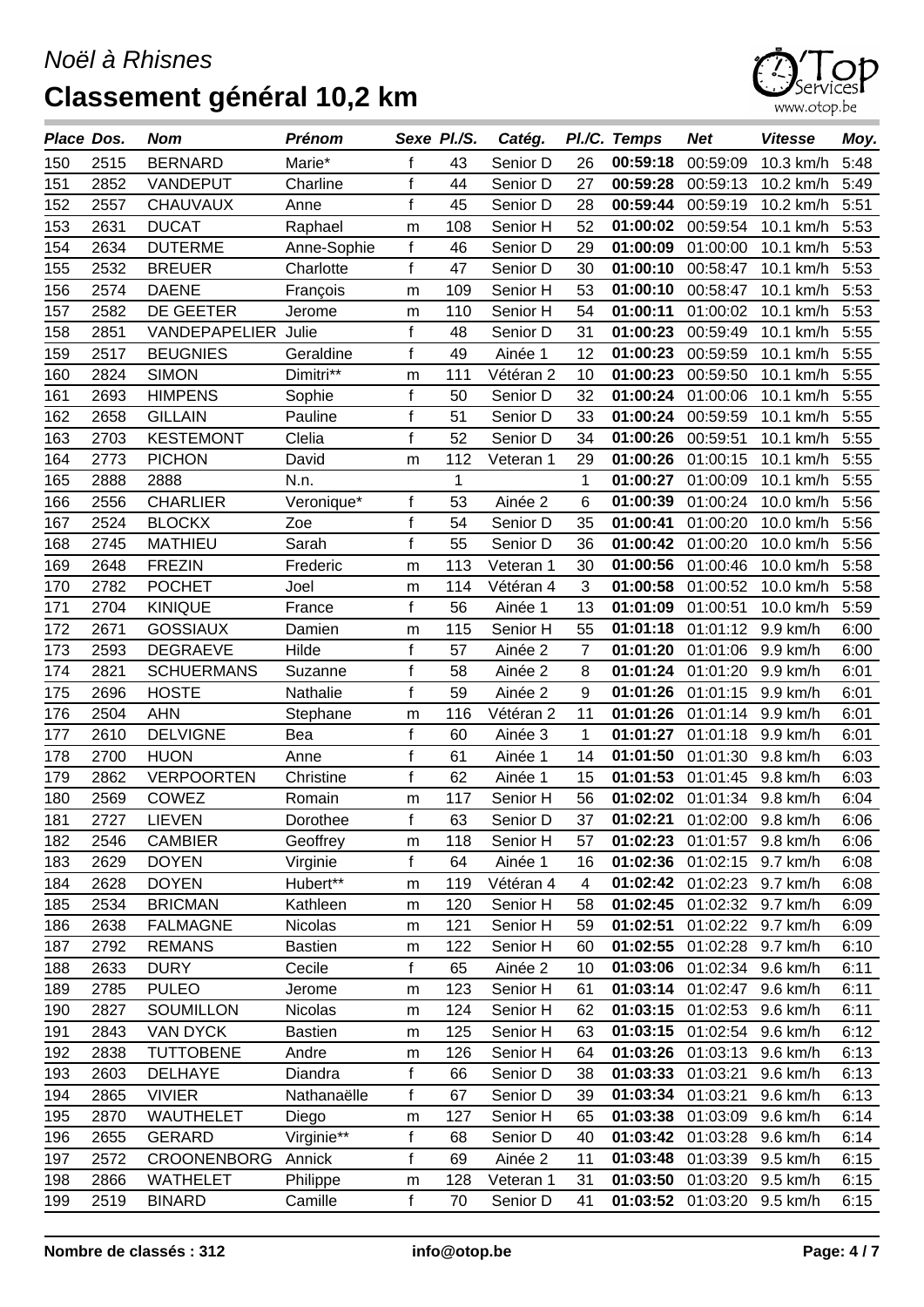

| Place Dos. |      | <b>Nom</b>         | <b>Prénom</b>  |              | Sexe PI./S. | Catég.    |                | PI./C. Temps      | <b>Net</b>                 | <b>Vitesse</b> | Moy. |
|------------|------|--------------------|----------------|--------------|-------------|-----------|----------------|-------------------|----------------------------|----------------|------|
| 200        | 2819 | <b>SCALAIS</b>     | Dominique      | f            | 71          | Ainée 2   | 12             | 01:03:56          | 01:03:37                   | 9.5 km/h       | 6:16 |
| 201        | 2554 | <b>CHARDON</b>     | Ariane         | f            | 72          | Ainée 2   | 13             | 01:04:01          | 01:03:44                   | 9.5 km/h       | 6:16 |
| 202        | 2619 | <b>DEVIENNE</b>    | Guy            | m            | 129         | Veteran 3 | 6              | 01:04:01          | 01:03:56                   | 9.5 km/h       | 6:16 |
| 203        | 2503 | <b>ADANS</b>       | Julien         | m            | 130         | Senior H  | 66             | 01:04:04          | 01:03:41                   | 9.5 km/h       | 6:16 |
| 204        | 2652 | <b>GEERAERTS</b>   | Jos            | m            | 131         | Veteran 3 | $\overline{7}$ | 01:04:04          | 01:03:41                   | 9.5 km/h       | 6:16 |
| 205        | 2558 | <b>CHEFFERT</b>    | <b>Thierry</b> | m            | 132         | Veteran 3 | 8              | 01:04:04          | 01:03:58                   | 9.5 km/h       | 6:16 |
| 206        | 2770 | <b>PELGRIMS</b>    | Laurence       | f            | 73          | Senior D  | 42             | 01:04:07          | 01:03:55                   | 9.5 km/h       | 6:17 |
| 207        | 2646 | <b>FRAITURE</b>    | Maud           | f            | 74          | Ainée 1   | 17             | 01:04:07 01:03:42 |                            | 9.5 km/h       | 6:17 |
| 208        | 3714 | <b>MUTLU</b>       | Yasmin         | f            | 75          | Ainée 1   | 18             | 01:04:12          | 01:04:01                   | 9.5 km/h       | 6:17 |
| 209        | 2667 | <b>GOOSSENS</b>    | Marc           | m            | 133         | Veteran 3 | 9              | 01:04:14          | 01:03:50                   | 9.5 km/h       | 6:17 |
| 210        | 3715 | <b>GROOTECLAES</b> | Xavier         | m            | 134         | Veteran 1 | 32             | 01:04:16          | 01:04:06                   | 9.5 km/h       | 6:18 |
| 211        | 2547 | <b>CAMBIER</b>     | Quentin        | m            | 135         | Senior H  | 67             | 01:04:24          | 01:03:58                   | 9.5 km/h       | 6:18 |
| 212        | 2880 | <b>ZULIANI</b>     | Arnaud         | m            | 136         | Veteran 1 | 33             | 01:04:24          | 01:03:58                   | 9.5 km/h       | 6:18 |
| 213        | 2850 | VANDENBERGH        | Francoise      | f            | 76          | Ainée 2   | 14             | 01:04:29          | 01:04:21                   | 9.4 km/h       | 6:19 |
| 214        | 2735 | <b>MAGIN</b>       | Philippe       | m            | 137         | Vétéran 2 | 12             | 01:04:39          | 01:04:29                   | 9.4 km/h       | 6:20 |
| 215        | 2709 | <b>LAPAGNE</b>     | Francoise      | f            | 77          | Ainée 2   | 15             | 01:04:39          | 01:04:30                   | 9.4 km/h       | 6:20 |
| 216        | 2618 | <b>DEVAUX</b>      | Julie          | $\mathsf{f}$ | 78          | Senior D  | 43             | 01:04:40          | 01:04:28                   | 9.4 km/h       | 6:20 |
| 217        | 2661 | <b>GILSOUL</b>     | Loic           | m            | 138         | Senior H  | 68             | 01:04:44          | 01:04:29                   | 9.4 km/h       | 6:20 |
| 218        | 2746 | <b>MC CONNELL</b>  | Aileen         | f            | 79          | Ainée 1   | 19             | 01:04:44          | 01:04:16                   | 9.4 km/h       | 6:20 |
| 219        | 2575 | <b>DALIMIER</b>    | Charlotte      | f            | 80          | Senior D  | 44             | 01:04:44          | 01:04:17                   | 9.4 km/h       | 6:20 |
| 220        | 2830 | <b>STUKKENS</b>    | Yvan           | m            | 139         | Veteran 1 | 34             | 01:04:45          | 01:04:16                   | 9.4 km/h       | 6:20 |
| 221        | 2645 | <b>FOURNIER</b>    | Frederique**   | f            | 81          | Senior D  | 45             | 01:04:45          | 01:04:16                   | 9.4 km/h       | 6:20 |
| 222        | 2859 | VANORMELINGE       | Katrien        | f            | 82          | Senior D  | 46             | 01:04:54          | 01:04:36                   | 9.4 km/h       | 6:21 |
| 223        | 2599 | <b>DELCOURT</b>    | Emilie         | $\mathsf{f}$ | 83          | Senior D  | 47             | 01:05:05          | 01:04:35                   | 9.4 km/h       | 6:22 |
| 224        | 2818 | SAUDEMONT          | Hugues         | m            | 140         | Veteran 1 | 35             | 01:05:08          | 01:04:58                   | 9.3 km/h       | 6:23 |
| 225        | 2570 | <b>CREPIN</b>      | David          | m            | 141         | Veteran 1 | 36             | 01:05:08          | 01:04:42                   | 9.3 km/h       | 6:23 |
| 226        | 2783 | <b>PONCELET</b>    | Lloyd          | m            | 142         | Senior H  | 69             | 01:05:09          | 01:04:56                   | 9.3 km/h       | 6:23 |
| 227        | 2509 | <b>BAUDOUX</b>     | Valerie        | $\mathsf{f}$ | 84          | Ainée 1   | 20             | 01:05:14          | 01:05:03                   | 9.3 km/h       | 6:23 |
| 228        | 2657 | <b>GERVY</b>       | Stéphanie      | f            | 85          | Ainée 1   | 21             | 01:05:14          | 01:05:01                   | 9.3 km/h       | 6:23 |
| 229        | 2857 | VANMEERBEEK        | Grégory        | m            | 143         | Veteran 1 | 37             | 01:05:24          | 01:05:06                   | 9.3 km/h       | 6:24 |
| 230        | 2544 | <b>BUTTICE</b>     | Alfino         | m            | 144         | Veteran 1 | 38             | 01:05:30          | 01:05:03                   | 9.3 km/h       | 6:25 |
| 231        | 2762 | <b>NUYTTEN</b>     | Florence       | f            | 86          | Ainée 1   | 22             | 01:05:30          | 01:05:04                   | 9.3 km/h       | 6:25 |
| 232        | 2694 | <b>HONNAY</b>      | Renaud         | m            | 145         | Veteran 1 | 39             |                   | 01:05:34 01:05:15 9.3 km/h |                | 6:25 |
| 233        | 2576 | <b>DALIMIER</b>    | Sophie         | f            | 87          | Senior D  | 48             | 01:05:38          | 01:05:11                   | 9.3 km/h       | 6:26 |
| 234        | 2573 | <b>CUSTINE</b>     | Sophie         | $\mathsf f$  | 88          | Senior D  | 49             | 01:05:45          | 01:05:34                   | 9.3 km/h       | 6:26 |
| 235        | 2717 | <b>LEBRUN</b>      | Thierry**      | m            | 146         | Veteran 3 | 10             | 01:05:52          | 01:05:30                   | 9.2 km/h       | 6:27 |
| 236        | 2529 | <b>BRABANT</b>     | David          | m            | 147         | Vétéran 2 | 13             | 01:05:53          | 01:05:26                   | 9.2 km/h       | 6:27 |
| 237        | 2763 | <b>NYSTEN</b>      | Aurélie        | f            | 89          | Ainée 1   | 23             | 01:06:20          | 01:06:13                   | 9.2 km/h       | 6:30 |
| 238        | 2810 | <b>RUBAY</b>       | Olivier        | m            | 148         | Veteran 1 | 40             | 01:06:27          | 01:06:02                   | 9.2 km/h       | 6:30 |
| 239        | 2605 | <b>DELREE</b>      | Francois       | m            | 149         | Veteran 1 | 41             | 01:06:28          | 01:06:02                   | 9.2 km/h       | 6:30 |
| 240        | 2507 | <b>BAELE</b>       | Jean-Francois  | m            | 150         | Senior H  | 70             | 01:06:28          | 01:06:02                   | 9.2 km/h       | 6:30 |
| 241        | 2590 | <b>DECOCQ</b>      | Françoise      | f            | 90          | Ainée 2   | 16             | 01:06:29          | 01:05:50                   | 9.2 km/h       | 6:31 |
| 242        | 2690 | <b>HERBILLON</b>   | Catherine      | f            | 91          | Ainée 2   | 17             | 01:06:29          | 01:06:15                   | 9.2 km/h       | 6:31 |
| 243        | 2804 | <b>ROMERS</b>      | Eric           | m            | 151         | Vétéran 2 | 14             | 01:06:29          | 01:05:50                   | 9.2 km/h       | 6:31 |
| 244        | 2734 | <b>MAGDELYNS</b>   | <b>Bruno</b>   | m            | 152         | Senior H  | 71             | 01:06:32          | 01:05:58                   | 9.2 km/h       | 6:31 |
| 245        | 2699 | <b>HULS</b>        | Alain          | m            | 153         | Veteran 1 | 42             | 01:06:34          | 01:06:23                   | 9.1 km/h       | 6:31 |
| 246        | 2564 | <b>COLLIN</b>      | Julie          | $\mathsf{f}$ | 92          | Senior D  | 50             | 01:06:34          | 01:06:23                   | 9.1 km/h       | 6:31 |
| 247        | 2649 | <b>GALATANU</b>    | Angelo         | m            | 154         | Senior H  | 72             | 01:06:40          | 01:06:12                   | 9.1 km/h       | 6:32 |
| 248        | 2643 | <b>FONTAINE</b>    | Melanie**      | f            | 93          | Senior D  | 51             | 01:06:57          | 01:06:37                   | 9.1 km/h       | 6:33 |
| 249        | 2803 | <b>ROMEO</b>       | Carole         | f            | 94          | Ainée 2   | 18             | 01:06:57          | 01:06:37                   | 9.1 km/h       | 6:33 |
|            |      |                    |                |              |             |           |                |                   |                            |                |      |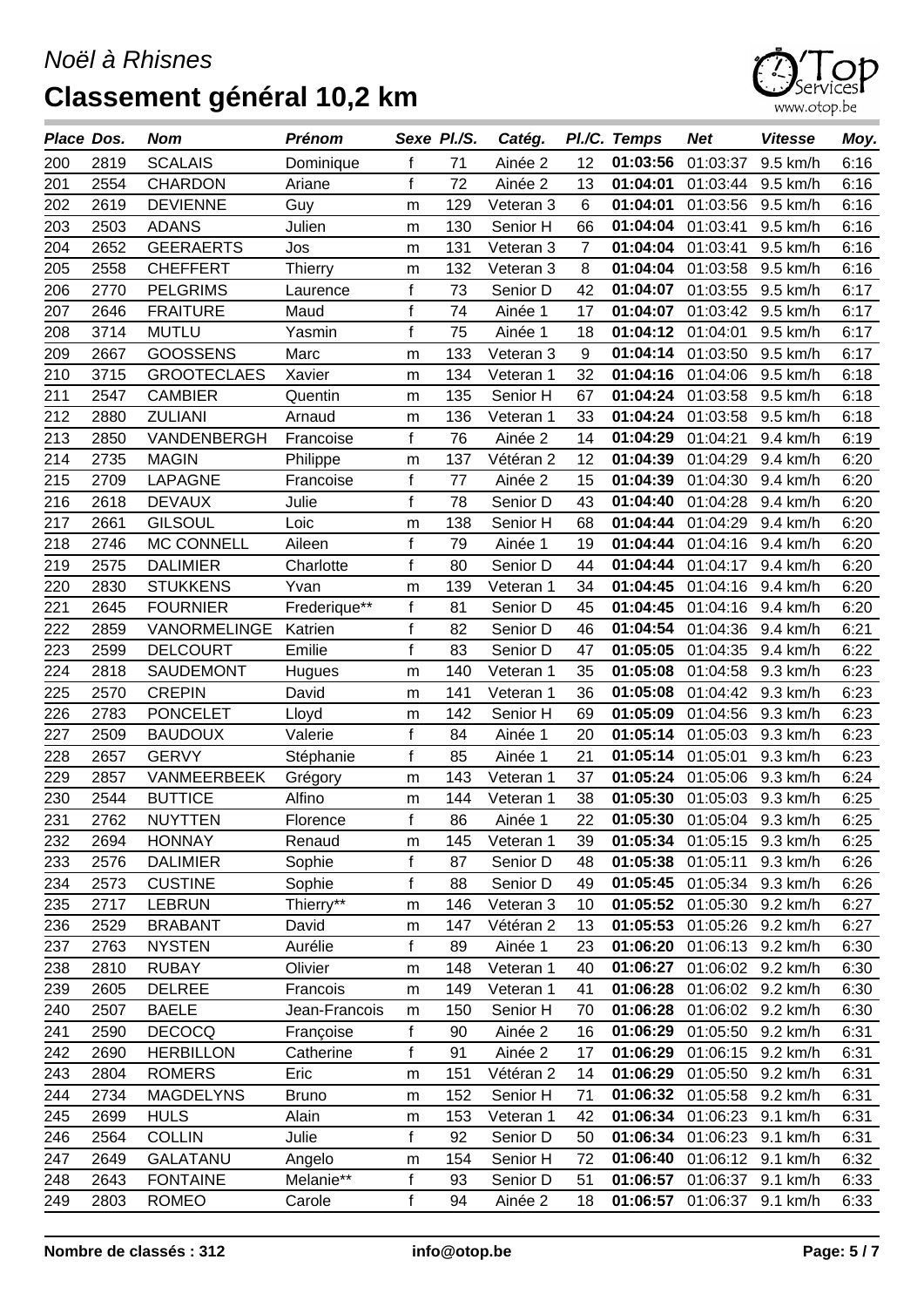

| Place Dos. |      | <b>Nom</b>        | <b>Prénom</b>   |              | Sexe Pl./S. | Catég.    |                         | PI./C. Temps      | <b>Net</b>                 | <b>Vitesse</b> | Moy. |
|------------|------|-------------------|-----------------|--------------|-------------|-----------|-------------------------|-------------------|----------------------------|----------------|------|
| 250        | 2539 | <b>BURNOTTE</b>   | Dominique       | f            | 95          | Ainée 3   | 2                       | 01:07:00          | 01:06:33                   | 9.1 km/h       | 6:34 |
| 251        | 2683 | <b>HAUTFENNE</b>  | Olivier         | m            | 155         | Veteran 3 | 11                      | 01:07:06          | 01:06:50                   | 9.1 km/h       | 6:34 |
| 252        | 2874 | <b>WILLAIN</b>    | Virginie        | f            | 96          | Senior D  | 52                      | 01:07:12          | 01:06:47                   | 9.1 km/h       | 6:35 |
| 253        | 2627 | <b>DOSSIN</b>     | Chantal         | f            | 97          | Ainée 2   | 19                      | 01:07:17          | 01:07:07                   | 9.0 km/h       | 6:35 |
| 254        | 2664 | <b>GOFFAUX</b>    | Laurence        | f            | 98          | Ainée 2   | 20                      | 01:07:17          | 01:07:07                   | 9.0 km/h       | 6:35 |
| 255        | 2536 | <b>BUELENS</b>    | Stephanie       | $\mathsf f$  | 99          | Senior D  | 53                      | 01:07:17          | 01:07:01                   | 9.0 km/h       | 6:35 |
| 256        | 2798 | <b>REYNDERS</b>   | Jean-Charles    | m            | 156         | Vétéran 2 | 15                      | 01:07:18          | 01:06:57                   | 9.0 km/h       | 6:35 |
| 257        | 2753 | <b>MIGNON</b>     | Samantha        | f            | 100         | Senior D  | 54                      | 01:07:18          | 01:07:02                   | 9.0 km/h       | 6:35 |
| 258        | 2796 | <b>RENNOTTE</b>   | Clementine      | f            | 101         | Espoir D  | 2                       | 01:07:22          | 01:07:10                   | 9.0 km/h       | 6:36 |
| 259        | 2795 | <b>RENNOTTE</b>   | <b>Benoit</b>   | m            | 157         | Veteran 1 | 43                      | 01:07:22          | 01:07:10                   | 9.0 km/h       | 6:36 |
| 260        | 2675 | <b>GREGOIRE</b>   | Noemie          | f            | 102         | Senior D  | 55                      | 01:07:27          | 01:07:13                   | 9.0 km/h       | 6:36 |
| 261        | 2839 | <b>VALET</b>      | Carine          | f            | 103         | Ainée 2   | 21                      | 01:07:43          | 01:07:30                   | 9.0 km/h       | 6:38 |
| 262        | 2802 | <b>ROEGIERS</b>   | Laurence        | f            | 104         | Ainée 1   | 24                      | 01:07:50          | 01:07:41                   | 9.0 km/h       | 6:39 |
| 263        | 2535 | <b>BRULIAU</b>    | Véronique       | $\mathsf{f}$ | 105         | Ainée 2   | 22                      | 01:07:54          | 01:07:24                   | 9.0 km/h       | 6:39 |
| 264        | 2523 | <b>BLANCKAERT</b> | Axel            | m            | 158         | Veteran 1 | 44                      | 01:07:54          | 01:07:24                   | 9.0 km/h       | 6:39 |
| 265        | 2854 | VANDEVOORDE       | Stephanie       | f            | 106         | Ainée 1   | 25                      | 01:07:57          | 01:07:26                   | 9.0 km/h       | 6:39 |
| 266        | 2578 | <b>DARDENNE</b>   | Carole          | f            | 107         | Ainée 1   | 26                      | 01:07:57          | 01:07:26                   | 9.0 km/h       | 6:39 |
| 267        | 2817 | <b>SAUCIN</b>     | Patricia        | f            | 108         | Ainée 2   | 23                      | 01:07:59          | 01:07:40                   | 9.0 km/h       | 6:39 |
| 268        | 2775 | <b>PICHON</b>     | Laora           | $\mathsf f$  | 109         | Espoir D  | 3                       | 01:08:17          | 01:08:04                   | 8.9 km/h       | 6:41 |
| 269        | 2811 | <b>RUYSSEN</b>    | <b>Berenice</b> | f            | 110         | Senior D  | 56                      | 01:08:21          | 01:08:04                   | 8.9 km/h       | 6:41 |
| 270        | 2816 | <b>SANA</b>       | Laure           | f            | 111         | Espoir D  | $\overline{\mathbf{4}}$ | 01:08:24          | 01:08:05                   | 8.9 km/h       | 6:42 |
| 271        | 2799 | <b>RIBEIRO</b>    | Sylmara         | f            | 112         | Ainée 2   | 24                      | 01:08:38          | 01:08:32                   | 8.9 km/h       | 6:43 |
| 272        | 2750 | <b>MESTRE</b>     | Valerie         | f            | 113         | Ainée 1   | 27                      | 01:08:56          | 01:08:46                   | 8.8 km/h       | 6:45 |
| 273        | 2681 | <b>HANON</b>      | Justine         | f            | 114         | Senior D  | 57                      | 01:09:02          | 01:08:45                   | 8.8 km/h       | 6:46 |
| 274        | 2768 | <b>PAQUET</b>     | Sophie          | f            | 115         | Senior D  | 58                      | 01:09:05          | 01:08:34                   | 8.8 km/h       | 6:46 |
| 275        | 2719 | <b>LECLERC</b>    | Laurence        | $\mathsf{f}$ | 116         | Ainée 2   | 25                      | 01:09:11          | 01:09:06                   | 8.8 km/h       | 6:46 |
| 276        | 2541 | <b>BURTON</b>     | Madeleine       | $\mathsf{f}$ | 117         | Senior D  | 59                      | 01:09:32          | 01:09:11                   | 8.8 km/h       | 6:48 |
| 277        | 2754 | <b>MOERMAN</b>    | Freddy          | m            | 159         | Veteran 3 | 12                      | 01:09:33          | 01:09:11                   | 8.8 km/h       | 6:49 |
| 278        | 2685 | <b>HECQ</b>       | Florence        | f            | 118         | Senior D  | 60                      | 01:09:50          | 01:09:24                   | 8.7 km/h       | 6:50 |
| 279        | 2600 | DELEAU            | Robert          | m            | 160         | Vétéran 2 | 16                      | 01:10:06          | 01:09:36                   | 8.7 km/h       | 6:52 |
| 280        | 2624 | <b>D'ONOFRIO</b>  | Guerino         | m            | 161         | Senior H  | 73                      | 01:10:23          | 01:09:51                   | 8.6 km/h       | 6:53 |
| 281        | 2722 | <b>LEONARD</b>    | Olivier**       | m            | 162         | Vétéran 2 | 17                      | 01:10:54          | 01:10:34                   | 8.6 km/h       | 6:57 |
| 282        | 2749 | <b>MERVEILLE</b>  | Anne            | f            | 119         | Ainée 1   | 28                      |                   | 01:11:18 01:10:58 8.5 km/h |                | 6:59 |
| 283        | 2612 | <b>DEMULIES</b>   | Veronique       | f            | 120         | Ainée 2   | 26                      | 01:11:27          | 01:11:20                   | 8.5 km/h       | 7:00 |
| 284        | 2875 | <b>WINS</b>       | Martine         | $\mathsf f$  | 121         | Ainée 2   | 27                      | 01:11:30          | 01:11:15                   | 8.5 km/h       | 7:00 |
| 285        | 2531 | <b>BRAINE</b>     | Natacha         | f            | 122         | Ainée 1   | 29                      | 01:11:33          | 01:11:26                   | 8.5 km/h       | 7:00 |
| 286        | 2764 | <b>OLEFFE</b>     | Severine        | f            | 123         | Ainée 1   | 30                      | 01:11:34          | 01:11:16                   | 8.5 km/h       | 7:00 |
| 287        | 2510 | <b>BAUDOUX</b>    | Veronique       | f            | 124         | Ainée 1   | 31                      | 01:12:06          | 01:11:31                   | 8.4 km/h       | 7:04 |
| 288        | 2626 | <b>DORVAL</b>     | Carine          | f            | 125         | Ainée 2   | 28                      | 01:12:47          | 01:12:36                   | 8.4 km/h       | 7:08 |
| 289        | 2721 | LEJOLY            | Florence*       | f            | 126         | Ainée 1   | 32                      | 01:13:05          | 01:12:54                   | 8.3 km/h       | 7:09 |
| 290        | 2884 | <b>DAY</b>        | Sophie          | f            | 127         | Ainée 1   | 33                      | 01:13:12 01:12:56 |                            | 8.3 km/h       | 7:10 |
| 291        | 2889 | <b>DANHIER</b>    | Christophe      | m            | 163         | Vétéran 2 | 18                      | 01:13:12          | 01:12:56                   | 8.3 km/h       | 7:10 |
| 292        | 2726 | <b>LIBOTTE</b>    | Isabelle        | f            | 128         | Ainée 1   | 34                      | 01:13:13          | 01:12:57                   | 8.3 km/h       | 7:10 |
| 293        | 2647 | <b>FRANSSEN</b>   | Francoise       | f            | 129         | Ainée 3   | 3                       | 01:14:16          | 01:14:09                   | 8.2 km/h       | 7:16 |
| 294        | 2789 | <b>RAPPE</b>      | Sophie          | f            | 130         | Senior D  | 61                      | 01:14:28          | 01:14:20                   | 8.2 km/h       | 7:17 |
| 295        | 2514 | <b>BEQUET</b>     | Chiara          | $\mathsf{f}$ | 131         | Ainée 2   | 29                      | 01:14:28          | 01:14:19                   | 8.2 km/h       | 7:17 |
| 296        | 2639 | <b>FERON</b>      | Jean-Marc       | m            | 164         | Veteran 1 | 45                      | 01:14:51          | 01:14:38                   | 8.1 km/h       | 7:20 |
| 297        | 2742 | <b>MARTIN</b>     | Laurence***     | f            | 132         | Ainée 1   | 35                      | 01:14:51          | 01:14:38                   | 8.1 km/h       | 7:20 |
| 298        | 2512 | <b>BEAUJEAN</b>   | Catherine       | f            | 133         | Ainée 1   | 36                      | 01:14:58          | 01:14:45                   | 8.1 km/h       | 7:20 |
| 299        | 2776 | PIERARD           | Daniel**        | m            | 165         | Veteran 1 | 46                      | 01:14:58          | 01:14:36                   | 8.1 km/h       | 7:20 |